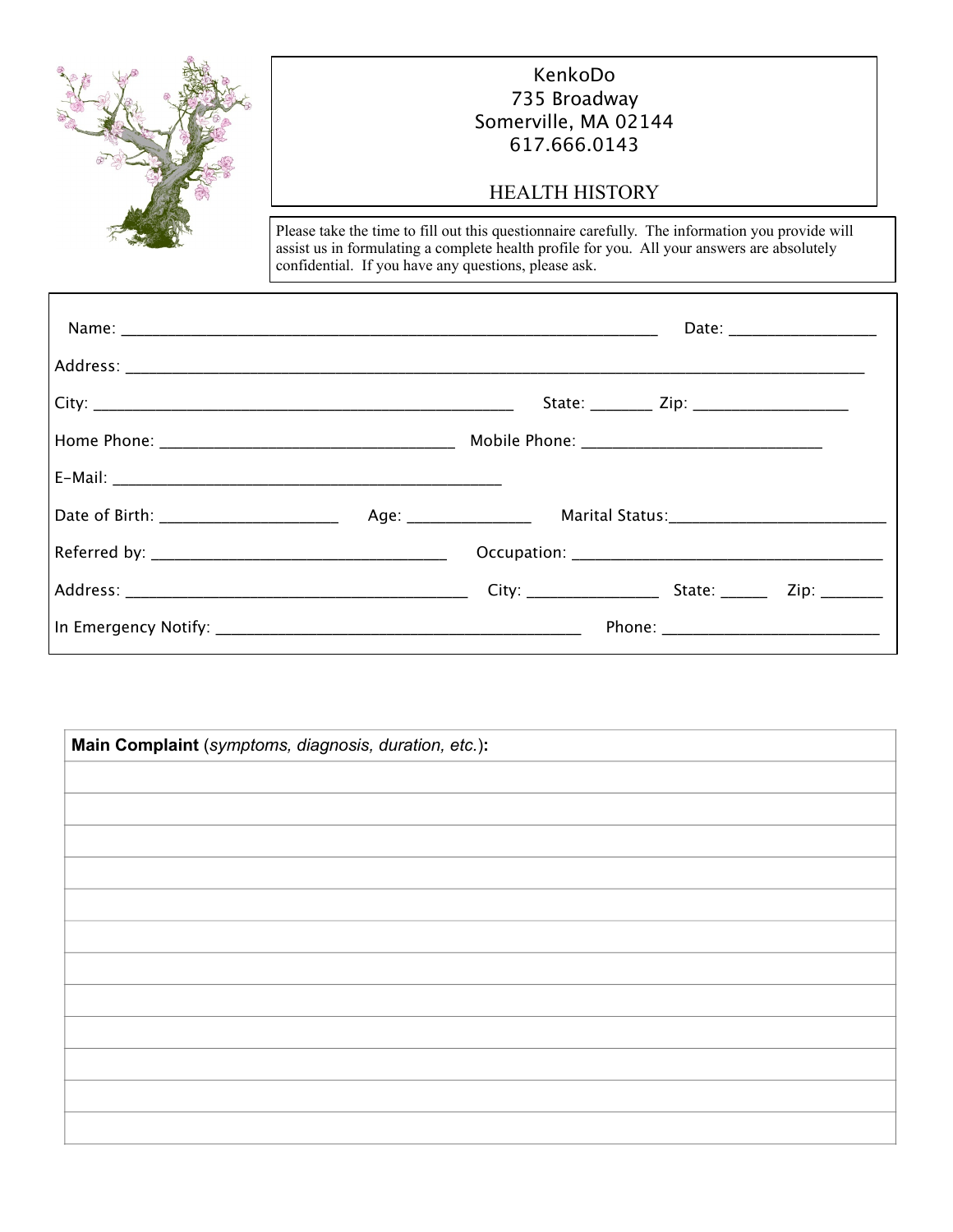**Secondary Complaint** (*symptoms, diagnosis, duration, etc.*)**:**

**What makes your condition better?** (Rest, movement, heat, cold, fresh air, eating, etc.):

,我们也不会有什么。""我们的人,我们也不会有什么?""我们的人,我们也不会有什么?""我们的人,我们也不会有什么?""我们的人,我们也不会有什么?""我们的人

,我们也不会有什么。""我们的人,我们也不会有什么?""我们的人,我们也不会有什么?""我们的人,我们也不会有什么?""我们的人,我们也不会有什么?""我们的人

**What makes your condition worse? (**Stress, fatigue, heat, certain foods, damp days etc.):

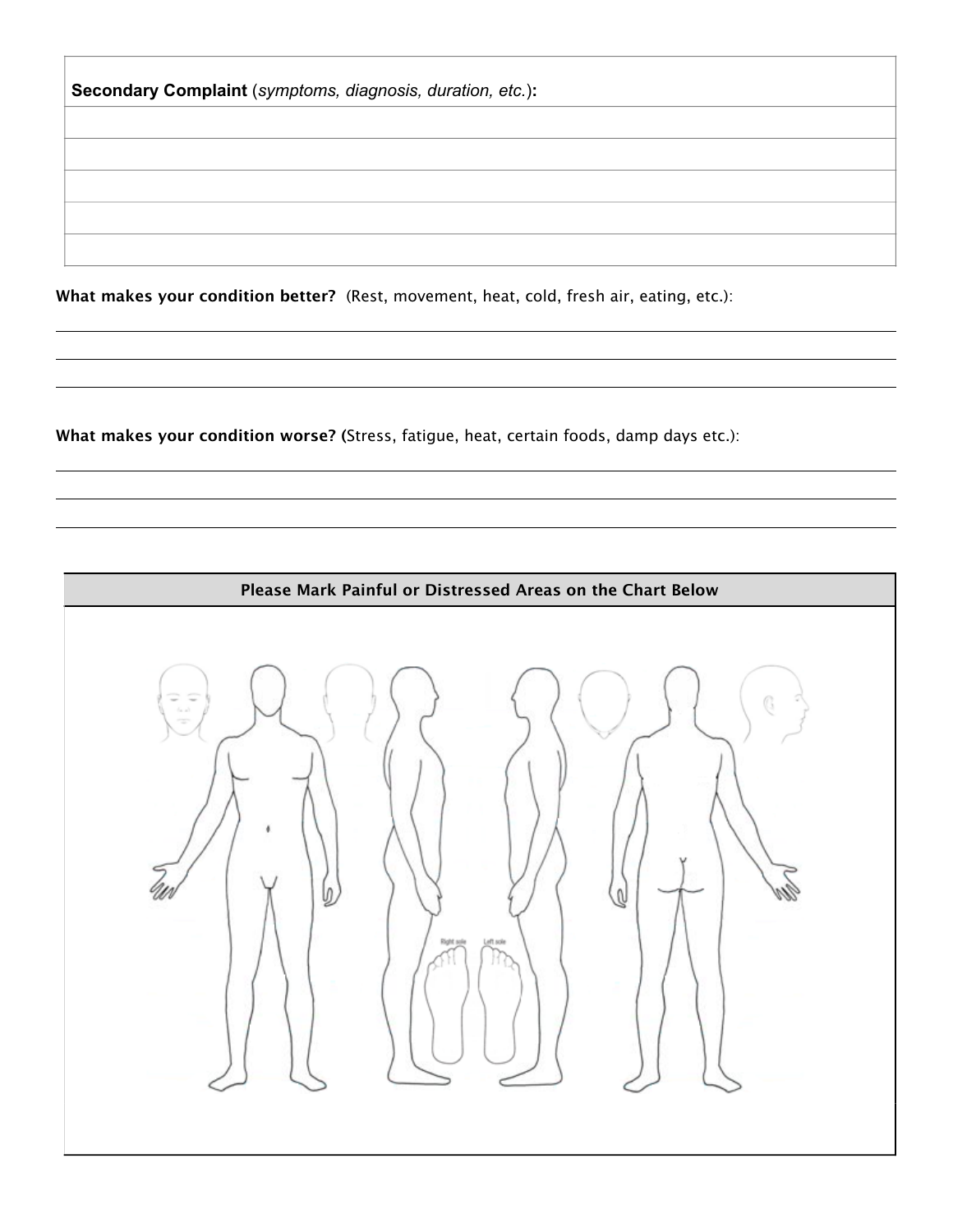## **Significant Trauma** (physical or emotional)**:**

## **Surgeries** (please include date of procedure)**:**

**Allergies** (chemical, environmental, food, drugs, etc.)**:**

**Medications** (names & dosages) Please attach an additional page if necessary:

,我们也不能在这里的时候,我们也不能会在这里,我们也不能会不能会不能会不能会不能会不能会不能会。""我们的人们,我们也不能会不能会不能会不能会不能会不能会不能会

,我们也不能在这里的时候,我们也不能会在这里,我们也不能会不能会不能会不能会不能会不能会不能会。""我们的人们,我们也不能会不能会不能会不能会不能会不能会不能会

,我们也不能在这里的时候,我们也不能会在这里,我们也不能会不能会不能会不能会不能会不能会不能会。""我们的人们,我们也不能会不能会不能会不能会不能会不能会不能会

## **Vitamins/Supplements/Herbs:**

| Exercise:<br>Days per week                                                                                                                                                          | Length of workout                                                                                                                              | Type of Activity                                                                                                          |                                                                                                                                       |
|-------------------------------------------------------------------------------------------------------------------------------------------------------------------------------------|------------------------------------------------------------------------------------------------------------------------------------------------|---------------------------------------------------------------------------------------------------------------------------|---------------------------------------------------------------------------------------------------------------------------------------|
| Diet:<br>Meals per day                                                                                                                                                              | Snacks                                                                                                                                         | <b>Caffeinated Drinks</b>                                                                                                 | Alcohol per week                                                                                                                      |
| <b>Personal History</b>                                                                                                                                                             |                                                                                                                                                | Please check any conditions or symptoms you have now.                                                                     |                                                                                                                                       |
| Cancer: Where? ____________ When? __________<br><b>Thyroid Imbalance</b>                                                                                                            | Alcoholism                                                                                                                                     | Treatment: Chemo / Radiation / Surgery / Other<br><b>Addiction</b>                                                        | <b>Lyme Disease</b>                                                                                                                   |
| <u>Energy/Sleep</u><br><b>Poor Sleeping</b><br><b>Excessive Dreams</b>                                                                                                              | <b>Fatigue</b><br><b>Cannot fall to sleep</b>                                                                                                  | Sudden energy drop<br><b>Wake easily</b>                                                                                  | <b>Night Sweats</b>                                                                                                                   |
| <b>Skin and Hair</b><br><b>Rashes</b><br><b>Eczema/Psoriasis</b><br><b>Skin discoloration</b><br><b>Dermatitis</b><br><b>Sweats Easily</b>                                          | <b>Ulcerations</b><br><b>Dandruff</b><br>Acne<br>Warts                                                                                         | Hives/Allergic Dermatitis Itching<br>Loss of hair<br>Change in skin/hair texture Face flushing<br><b>Fungal Infection</b> | <b>Recent moles</b><br>Weak or ridged nail                                                                                            |
| <b>Head, Eyes, Ears, Nose and Throat</b><br><b>Dizziness</b><br><b>Eye Strain</b><br><b>Color Blindness</b><br><b>Ringing in ears</b><br><b>Nose bleeds</b><br>Sores on lips/tongue | <b>Difficulty swallowing</b><br>Eye pain<br><b>Cataracts</b><br>Poor hearing<br>Recurrent sore throats/colds Grinding teeth<br>Dental problems | <b>Migraines Glasses</b><br>Poor vision<br><b>Blurred vision</b><br>Spots in front of eyes<br>Jaw clicks/locks            | <b>Respiratory Allergies</b><br><b>Night Blindness</b><br><b>Earaches</b><br>Sinus problems<br><b>Facial pain</b><br><b>Headaches</b> |
| <b>Cardiovascular</b><br>Chest pain or pressure<br>Cold hands/feet<br><b>Shortness of breath</b><br>Low blood pressure<br>Anemia                                                    | <b>Irregular heart beat</b><br>Swelling of hands/feet<br>Varicose/spider veins<br><b>Spontaneous sweating</b><br><b>Bleed/Bruise easily</b>    | <b>Palpitations at rest</b><br><b>Blood clots</b><br><b>Pressure in chest</b><br><b>Dizziness</b><br><b>Stroke</b>        | <b>Fainting</b><br><b>Phlebitis</b><br>High blood pressure<br><b>Raynaud's Disease</b><br><b>Heart Attack</b>                         |